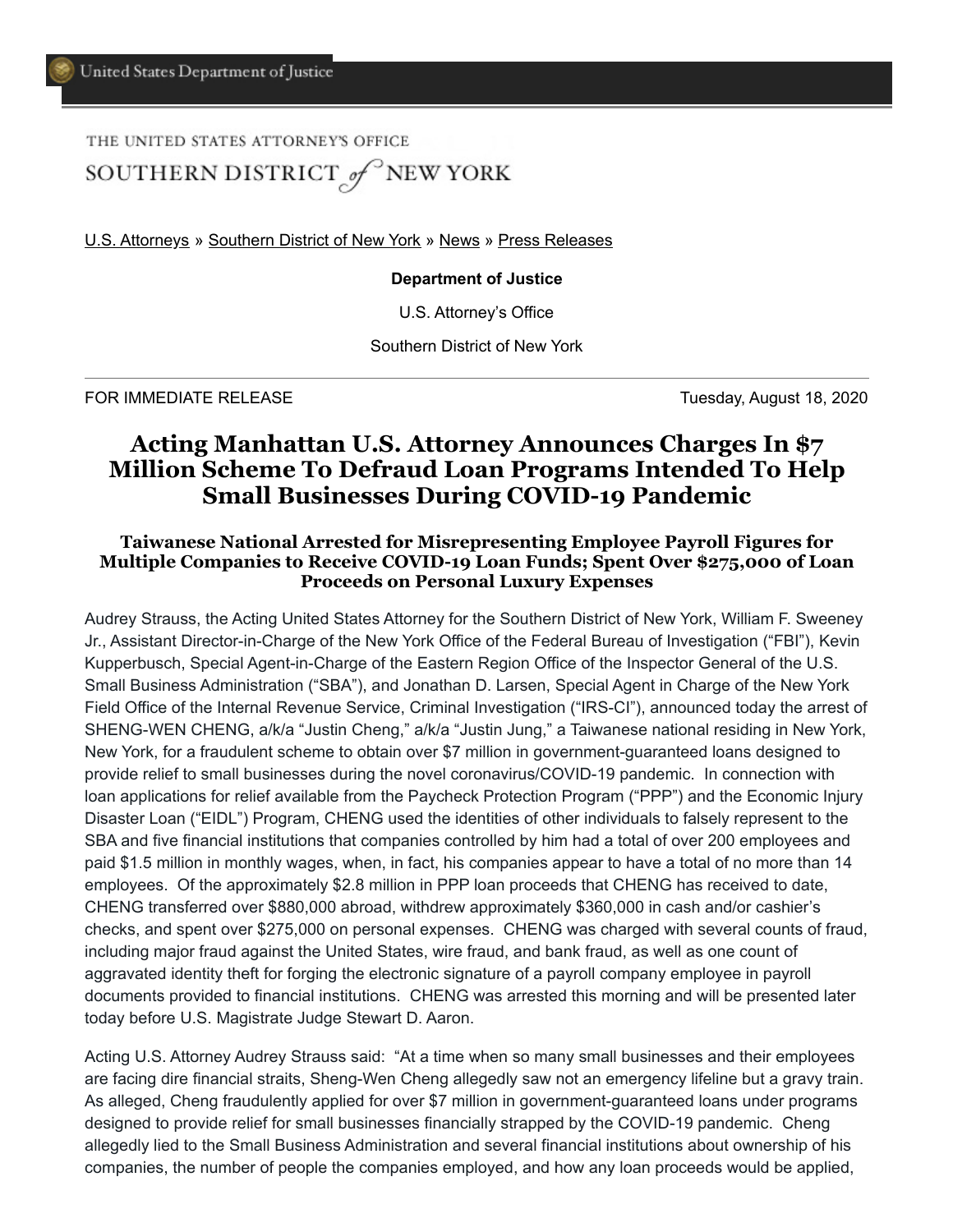and he used forged and fraudulent documents in the process. Of the nearly \$3 million he actually received, Cheng allegedly transferred nearly \$1 million to overseas accounts, and spent nearly \$300,000 on personal luxury items such as an 18-carat gold Rolex, a \$17,000-a-month luxury condo, and a Mercedes. The paid vacation ended with his arrest this morning."

FBI Assistant Director William F. Sweeney Jr said: "While small business owners throughout the country sought loans from the Paycheck Protection Program in order to pay employee wages and maintain basic business functions, Justin Cheng, a self-proclaimed 'serial entrepreneur,' acquired more than \$3 million in financial relief, which he then used for personal benefit, as alleged today. True entrepreneurs who have been trying to keep their businesses afloat during these trying times are directly affected by this type of fraud, while the taxpaying citizens of this country are indirectly impacted by all those who siphon money illegitimately from this multibillion-dollar program. This isn't the first case of SBA fraud we've seen, and it won't be the last, but rest assured those who try to buck the system will be met with federal criminal charges wherever and whenever possible."

SBA Special Agent-in-Charge Kevin Kupperbusch, said: "This is a critical time for our nation's small businesses. Our Office will continue to combat fraud schemes that involve SBA's programs for personal gain and greed. I want to thank the U.S. Attorney's Office and our law enforcement partners for their dedication and pursuit of justice."

IRS-CI Special Agent in Charge Jonathan D. Larsen said: "As alleged in the criminal complaint, Mr. Cheng fraudulently took advantage of programs meant to help those in need during a world-wide pandemic. IRS-CI will continue to prioritize investigations where criminals seek to steal money from well-deserving citizens amidst this ongoing public health crisis."

According to the allegations contained in the Complaint[\[1\]](#page-3-0) unsealed today in Manhattan federal court:

The Coronavirus Aid, Relief, and Economic Security ("CARES") Act is a federal law enacted on March 29, 2020, designed to provide emergency financial assistance to the millions of Americans who are suffering the economic effects caused by the COVID-19 pandemic. One source of relief provided by the CARES Act was the authorization of hundreds of billions of dollars in forgivable loans to small businesses for job retention and certain other expenses through the SBA's PPP. Pursuant to the CARES Act, the amount of PPP funds a business is eligible to receive is determined by the number of employees employed by the business and their average payroll costs. Businesses applying for a PPP loan must provide documentation to confirm that they have previously paid employees the compensation represented in the loan application. The CARES Act also expanded the separate EIDL Program, which provided small businesses with low-interest loans that can provide vital economic support to help overcome the temporary loss of revenue they are experiencing due to COVID-19. To qualify for an EIDL Program loan under the CARES Act, the applicant must have suffered "substantial economic injury" from COVID-19.

CHENG, a Taiwanese national who entered the United States on a student visa, is a self-proclaimed "serial entrepreneur" who earned a Bachelor's Degree from Pennsylvania State University ("Penn State"). From at least in or about April 2020 through at least on or about August 13, 2020, CHENG appears to have used the identities of other individuals to submit online applications to the SBA and at least five financial institutions for a total of over \$7 million in government-guaranteed loans through the SBA's PPP and EIDL Program for several companies controlled by CHENG, namely Alchemy Finance, Inc., Alchemy Guarantor LLC d/b/a "Celer Offer," Celeri Network, Inc., Celeri Treasury LLC, and Wynston York LLC (collectively, the "Cheng Companies"). In connection with these loan applications, CHENG represented, among other things, that other individuals were the sole owners of the Cheng Companies and that the Cheng Companies together had over 200 employees and paid a total of approximately \$1.5 million in wages to those employees on a monthly basis. In fact, however, the Cheng Companies appear to have a total of no more than 14 employees.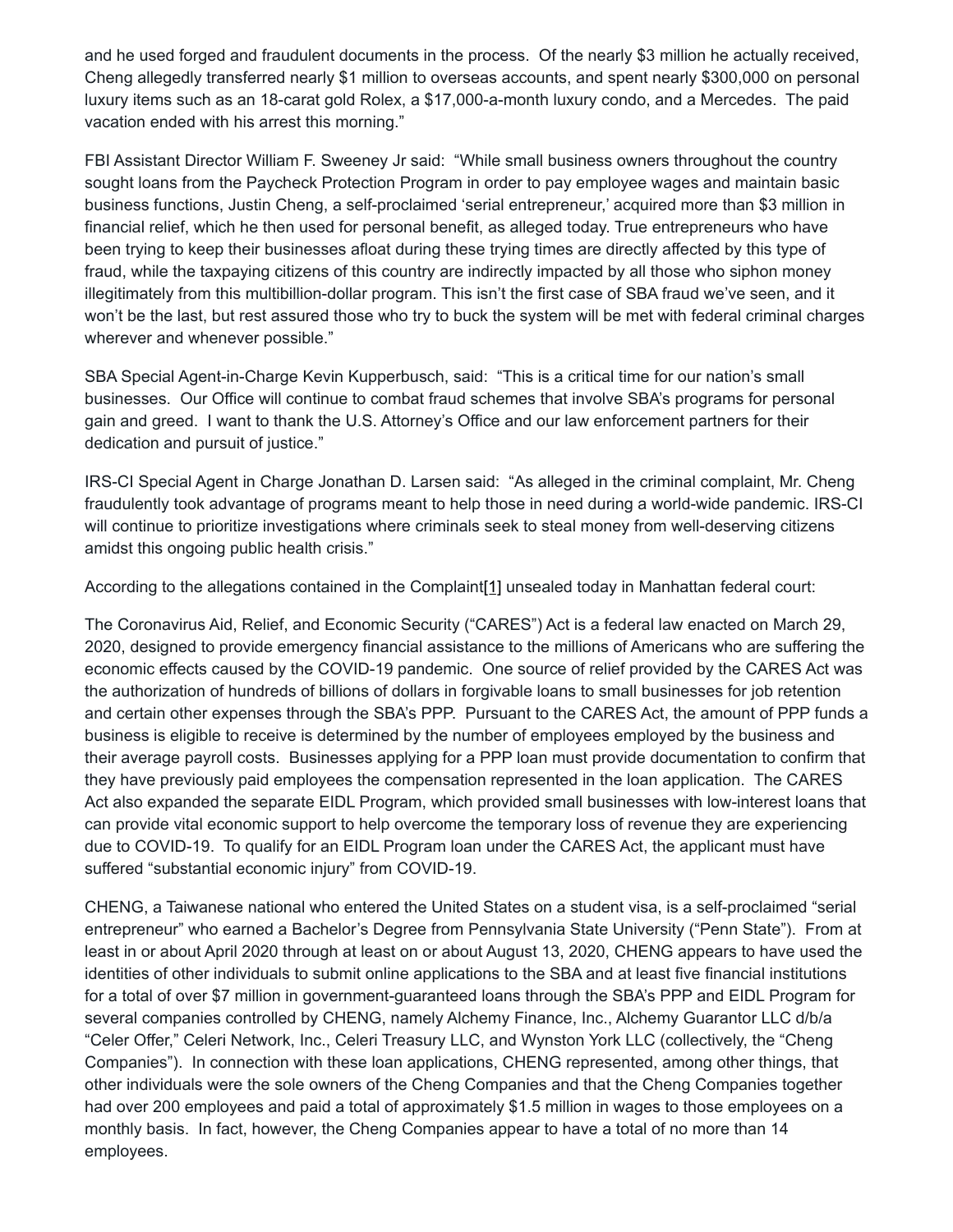In order to support the false representations in the loan applications about the number of employees at and the wages paid by the Cheng Companies, CHENG submitted fraudulent and doctored tax records that were never actually filed with the IRS, and payroll records containing the forged electronic signature of a payroll company employee. CHENG also submitted a payroll summary for one of his companies that listed the names of more than 90 purported employees, several of whom are current and former athletes, artists, actors, and public figures. For example, the list of purported employee names included a co-anchor on Good Morning America, a former National Football League player, and a prominent Penn State football coach who is now deceased.

Based on the fraudulent PPP loan applications submitted by CHENG, a total of more than \$3.7 million in PPP loans were approved for the Cheng Companies and approximately \$2.8 million in PPP loan proceeds were deposited into bank accounts solely controlled by CHENG as of on or about August 13, 2020. Based on bank records received to date, instead of using the PPP loan proceeds for payroll costs, mortgage interest, rent, and/or utilities for the purported Cheng Companies as required by the PPP, CHENG used a portion of the \$2.8 million in loan proceeds he received as follows:

- A total of at least approximately \$881,000 in PPP loan proceeds was transferred to accounts of different individuals and entities located at banks based in Taiwan, the United Kingdom, South Korea, and Singapore.
- A total of at least approximately \$360,000 in PPP loan proceeds appears to have been withdrawn in cash and/or cashier's checks.
- A total of at least approximately \$279,000 in PPP loan proceeds was spent on personal expenses, including the purchase of an 18-carat gold Rolex watch for approximately \$40,000, rent and move-in fees for a \$17,000 per month luxury condominium for CHENG, approximately \$50,000 of furnishings for CHENG's condominium, at least approximately \$80,000 toward the purchase of a 2020 S560X4 Mercedes, and purchases totaling approximately \$37,000 at Louis Vuitton, Chanel, Burberry, Gucci, Christian Louboutin, and Yves Saint Laurent.
- A total of at least approximately \$160,000 in PPP loan proceeds was transferred to Alchemy Marketplace, another company owned and controlled by CHENG, in international accounts.

\* \* \*

CHENG, 24 of New York, New York, is charged with one count of bank fraud, one count of wire fraud, and one count of making false statements to a bank, each of which carries a maximum sentence of 30 years in prison; one count of major fraud against the United States, which carries a maximum sentence of 10 years in prison; one count of making false statements, which carries a maximum sentence of five years in prison; one count of making false statements to the SBA, which carries a maximum sentence of two years in prison; and one count of aggravated identity theft, which carries a mandatory sentence of two years in prison to be served consecutively to any other sentence imposed. The maximum potential sentences are prescribed by Congress and are provided here for informational purposes only, as any sentencing of the defendant will be determined by the judge.

Any businesses or individuals who believe they may have been a victim in this investigation or have information regarding this investigation should call the FBI at 1-800-CALL-FBI (225-5324).

Ms. Strauss praised the investigative work of the FBI, SBA-OIG, and IRS-CI, and noted that the investigation remains ongoing. Ms. Strauss also thanked U. S. Customs and Border Protection and the New York State Department of Labor for their assistance with the investigation.